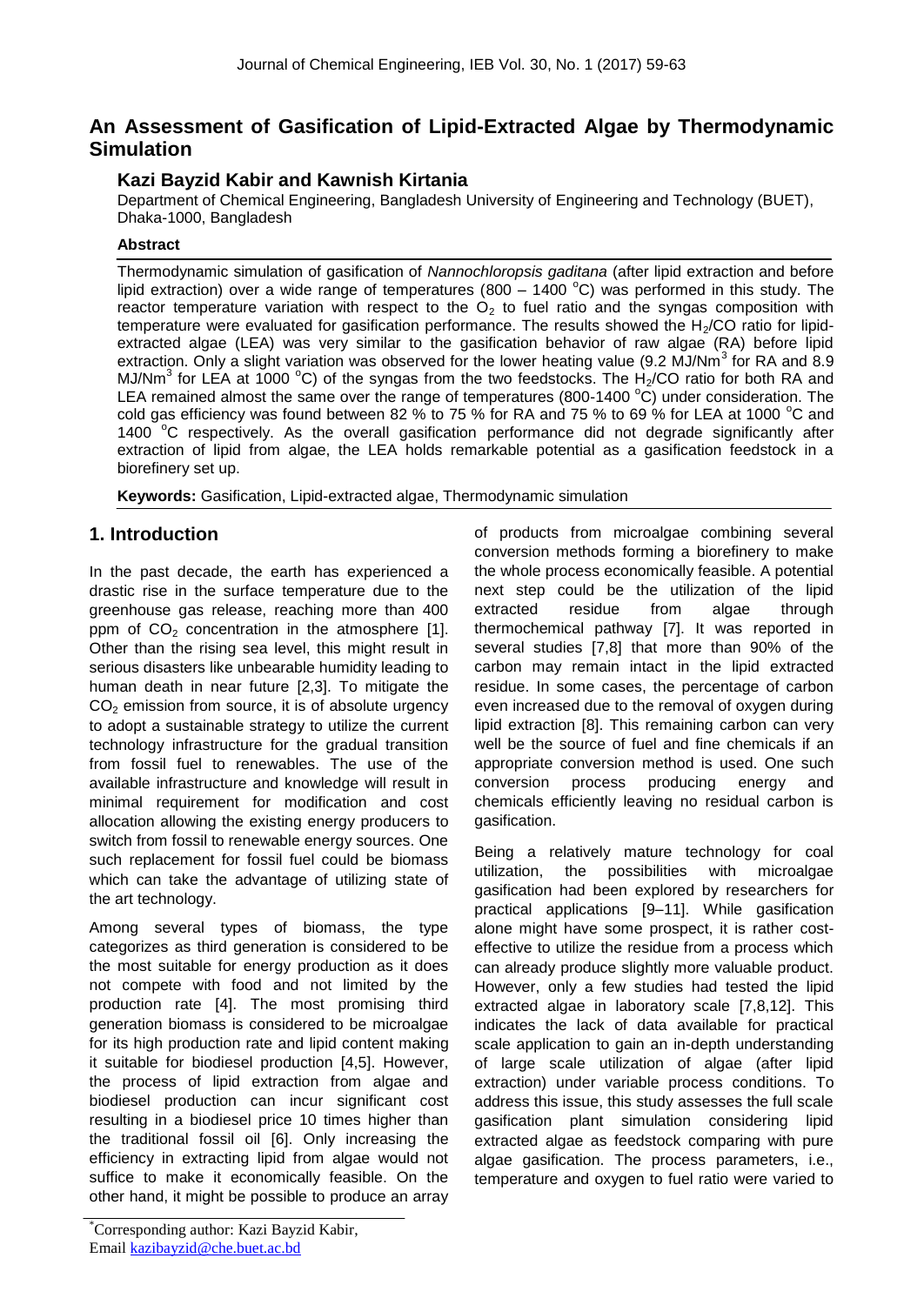identify the effects on the syngas composition for downstream requirements for further processing.

#### **2. Simulation Basis**

Compositions of raw and lipid-extracted *Nannochloropsisgaditana* were used for thermodynamic modelling of algae gasification. The elemental compositions and higher heating values of raw algae (RA) and lipid-extracted algae (LEA), taken from the work of Barreiro et al [8], are shown in Table 1. The lipid content of the RA was 13.4%, from which 11.1% mass was during extraction by nhexane[8].

Table 1: Elemental composition, ash content and mineral elements in wt% (dry basis), and heating value in MJ/kg (dry basis) [8]

| Element | Raw algae | Lipid-extracted algae |
|---------|-----------|-----------------------|
| С       | 47.6      | 43.9                  |
| н       | 7.5       | 7.1                   |
| N       | 6.9       | 7.4                   |
| S       | 0.5       | 1.1                   |
| O       | 25.1      | 26.0                  |
| Ash     | 12.4      | 14.5                  |
| Ca      | 0.50      | 0.62                  |
| Fe      | 0.62      | 0.05                  |
| Κ       | 1.30      | 1.56                  |
| Mg      | 0.27      | 0.32                  |
| Na      | 3.02      | 3.64                  |
| P       | 1.43      | 1.72                  |
| Si      | < 0.003   | < 0.003               |
| Zn      | 0.01      | 0.01                  |
| HHV     | 23.1      | 21.3                  |

Aspen Plus (Aspen Technology, Inc., Bedford, MA, USA) simulator was used thermodynamic equilibrium calculations. RA and LEA with 10% moisture content were used as the feedstock. Typical composition of oxygen stream (95% oxygen, 3.4% argon and 1.6% nitrogen [13]) from an air separation unit (ASU) was used as the oxidant for the gasification. Redlich–Kwong–Soave equation of state with Boston–Mathias α function (RKS-BM) was used for property calculations for the gasification [14]. For solids (algae and ash) HCOALGEN and DCOALIGT models were used for enthalpy and density calculations [15].

A two-stage gasifier model, consisting of an R-YIELD and an R-GIBBS reactor, was used for the calculation. The gasifier pressure was assumed to be 10 bar. Gasifier temperature was varied from 800 °C to 1400 °C, in order to cover the whole spectrum from fluidised-bed gasifier to entrained-flow gasifier. Heat loss from the gasifier was assumed to be 4% of the lower heating value (LHV) of the feedstock [16].

### **3. Results and Discussion**

Gasification of RA and LEA were simulated using thermodynamic simulation. For thermodynamic calculations, the temperature of the gasifier is a function of fuel composition, fuel-to-oxidant ratio in the gasifier feed, and the loss of heat to the surroundings from the gasifier. The fuel-oxidant ratios were calculated to achieve gasifier temperatures between 800 °C and 1400 °C with a 50 °C interval. Fuel-oxidant equivalence ratios ( $\varphi$ ) for each temperature were calculated using the Eq.(1).

$$
\varphi = \frac{\text{FOR}}{(\text{FOR})_{\text{stoich}}} \tag{1}
$$

where,  $\varphi$  is the fuel-oxidant equivalence ratio, FOR is the fuel-oxidant ratio on mass basis and (FOR)stoich is the fuel-oxidant ratio on mass basis for stoichiometric mixture.



Fig.1: Gasification temperature versus equivalence ratio

The variation in the gasifier temperature as a function of the fuel-oxidant equivalence ratio is shown in Fig. 1. All  $\varphi$  values are above 1, indicating fuel-rich conditions inside the gasifier. For 800 °C and 850 °C, the simulation showed incomplete conversion of algal biomass to gas and ash. However, at temperatures above 900 °C, complete conversion could be achieved. Therefore, a small decrease in  $\varphi$  (hence a small increase in oxidant) resulted noticeable increase in the gasifier temperature. Fig. 1 also shows that more oxidant was required for LEA to achieve the same temperature as RA gasification. This is due to the lower carbon and heat content of LEA than that of RA, caused by the extraction of lipid. As complete conversion of algae was not achieved at temperatures below 900 °C, only temperatures between 900 and 1400 °C were considered in the following sections.

Gasification is a complex process of incomplete combustion of solid feedstock. Initially, algae undergo pyrolysis to produce volatiles and char. Volatiles reacts further with the oxygen and produce combustion products, i.e.,  $CO<sub>2</sub>$ ,  $CO$ ,  $H<sub>2</sub>O$ ,  $H<sub>2</sub>$ ,  $H<sub>2</sub>S$ . Char also reacts with oxygen producing CO and  $CO<sub>2</sub>$ . In addition, char participates in steam and  $CO<sub>2</sub>$ gasification (Boudouard reaction) and methanation reactions. There are also some gas-phase reactions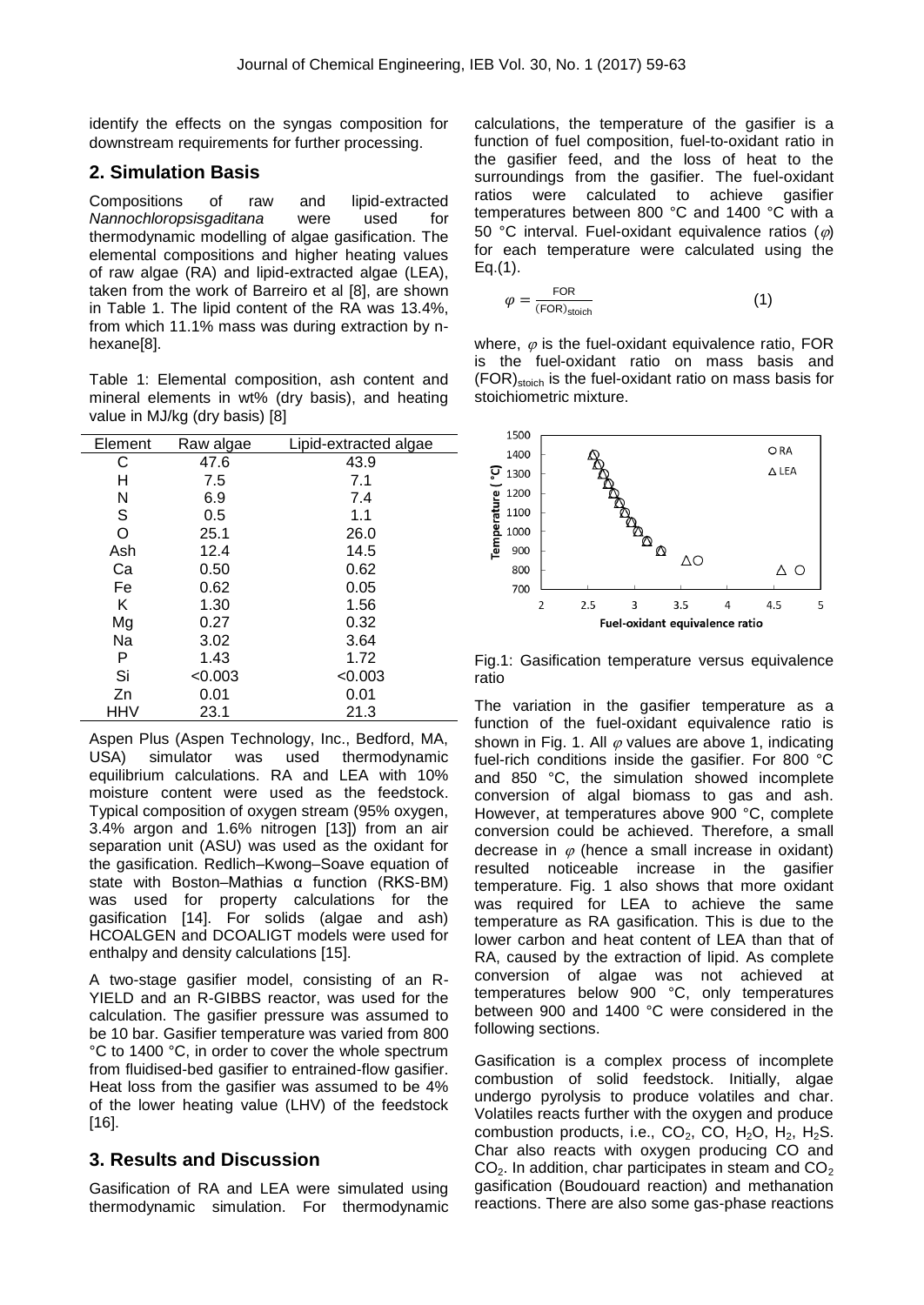of significant importance: water gas shift and steammethane reforming reactions.

The equilibrium compositions of syngas generated from RA at various temperatures are shown in Fig 2(a). The mole fraction of CO and  $H_2O$  in the syngas increase as the gasifier temperature rises. Both the hydrogen and  $CO<sub>2</sub>$  concentrations showed a decreasing trend with increasing temperature. Higher reaction temperatures favour both reverse water-gas shift and reverse Boudouard reactions, and therefore result an increase in the CO and  $H_2O$ concentrations at the expense of hydrogen and CO2. Lower gasification temperatures showed presence of methane in the syngas. Methane mole fractions were 0.016 and 0.002 at 900 and 1000 °C, respectively. Above 1000 °C, presence of methane in the syngas was insignificant. Lower temperatures and higher pressures favour the formation of methane. However, as the temperature increases, methane concentration diminishes due to consumption in combustion and steam-reforming reactions. The presence of methane in the syngas is desirable if the aim is to produce high-Btu syngas. On the other hand, if the syngas is produced as an intermediate feedstock for chemical production, methane will act as an inert. In such cases, methane formation should be minimized. Sulphur present in the algae found to be converted to  $H_2S$ , the dominant sulphur containing species, the mole fraction of which remained almost constant for all temperatures. Trace amount of  $SO<sub>2</sub>$  and NH<sub>3</sub> formation was also found.

The compositions of syngas produced from LEA are shown in Fig. 2(b). The trends observed in the syngas composition with temperature variation are somehow similar. However, the syngas from LEA found to contain slightly lower CO mole fraction, due to the variation in elemental composition resulting from lipid extraction. Due to removal of some carbon and hydrogen, LEA had slightly lower LHV than RA (see Table 1). Also the ash content increased after lipid extraction. This required more energy to reach the same temperature as RA to heat up the excess ash as ballast in the gasifier at the expense of producing  $CO<sub>2</sub>$  from CO. In both Fig. 2(a) and 2(b), YI indicates the mole fraction of the inerts in the syngas, which is a combination of argon and nitrogen. These components were introduced to the system via the oxidant stream from ASU. The fuel nitrogen also contributed to some extent to the inert build-up in the syngas.

 $H_2$ -to-CO ratio is an important parameter used for the evaluation of gasifier performance. The  $H_2$ -to-CO molar ratio as a function of temperature is shown in Fig. 3. H<sub>2</sub>-to-CO ratio for the RA syngas varied from 1.01 to 0.81 for 900 °C to 1400 °C. For LEA,  $H_2$ -to-CO ratio was slightly higher at 900 °C, 1.04, than that of RA. LEA containing less carbon than the parent algae was the reason behind this variation. At 1400 °C, the ratio for LEA was similar to that of RA. It must be noted that the syngas is rich in CO, and hence water-gas shift is essential to increase the  $H_2$ -to-CO ratio, if it is used for production of chemicals, such as methanol or dimethyl ether. If the syngas is used in a gas turbine,  $H_2$ -to-CO ratio is of lesser importance. Both  $H<sub>2</sub>$  and CO have similar HHV on volume basis. However, the  $H_2$ -to-CO ratio of the syngas fed to the gas turbine can have an impact on the fugitive emissions from the gas turbine [17].



Fig.2: Syngas composition as a function of gasification temperature with feedstock (a) RA (b) LEA

The cold gas efficiency  $(\eta_{cold})$  is another important parameter used for evaluating the performance of the gasification process and is defined as shown in Eq. (2).

$$
\eta_{cold} = v_g Q_g / m_a Q_a \tag{2}
$$

where,  $v_g$  is the volumetric flow rate of the syngas  $(m^3/s)$ ,  $\ddot{Q}_g$  is the volumetric LHV of the syngas (MJ/m<sup>3</sup>),  $m_a$  is the mass flow rate of algae fed to the gasifier (kg/s) and *Q<sup>a</sup>* is the LHV of the algae (MJ/kg). LHV of the syngas was calculated using the mole fraction and LHV of individual components. LHV of the syngas from RA varied from 9.65 MJ/Nm<sup>3</sup> to 8.40 MJ/Nm<sup>3</sup> for 900 °C to 1400 °C gasifier temperatures. For LEA syngas, LHV of the syngas were 9.33 MJ/Nm<sup>3</sup> and 8.12 MJ/Nm<sup>3</sup> at 900 °C and 1400 °C, respectively. The heat content of the syngas decreased as the hydrogen content of the syngas decreased with increased temperature. The absence of methane in the higher temperature syngas also contributed to this reduction.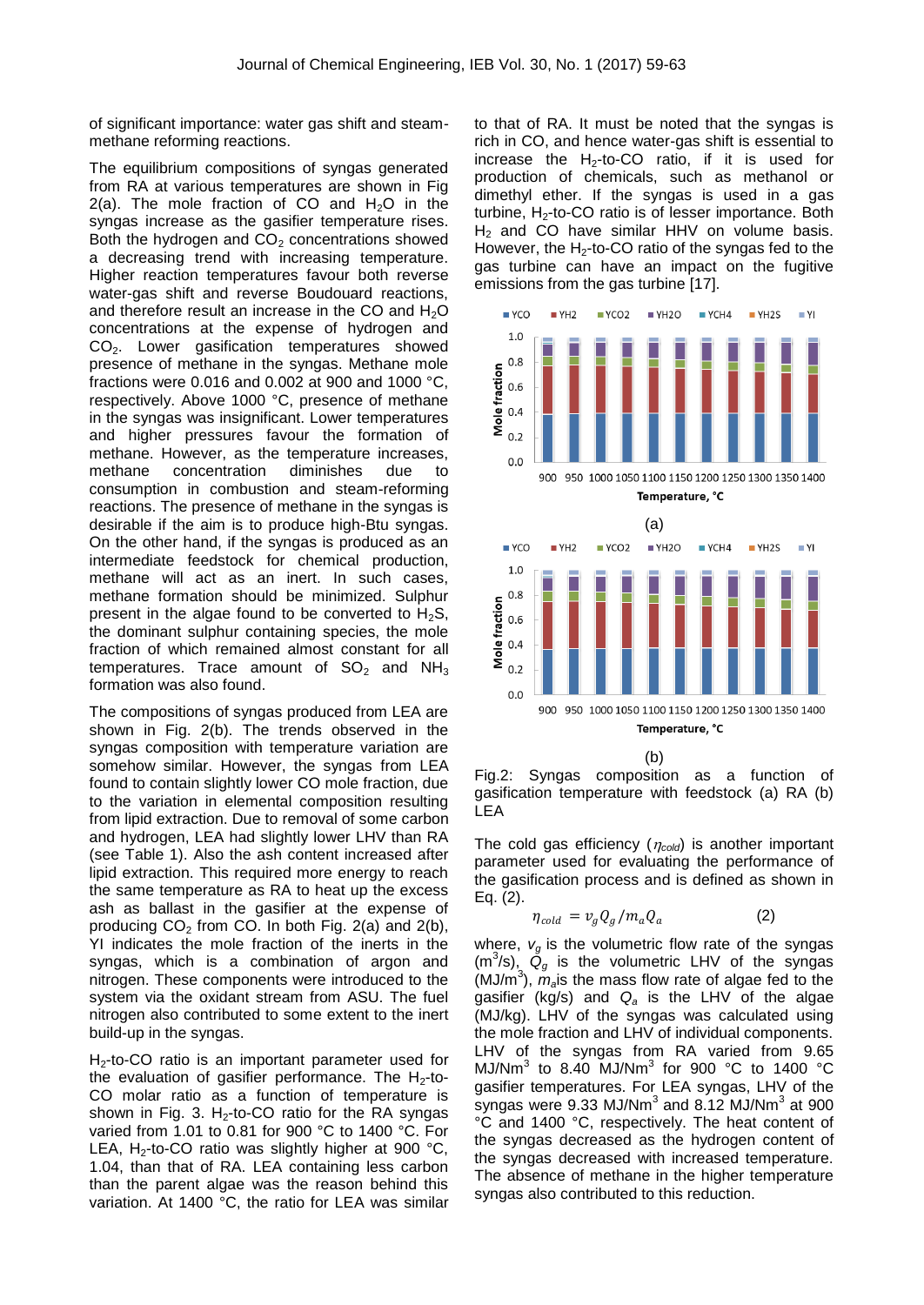

Fig.3: Hydrogen-to-CO molar ratio

 $n_{cold}$  for RA and LEA syngas are shown in Fig. 4. There is a noticeable difference in the  $\eta_{cold}$  for RA and LEA syngas. This is due to the lower carbon and hydrogen content in the LEA feedstock.  $\eta_{cold}$  for RA and LEA syngas was 84% and 77%, respectively, at a gasification temperature of 900 °C. As the gasification temperature was increased to 1400 °C, these values reduced to 75% and 69%, respectively.

Gasification of RA would yield syngas only. On the other hand, RA to LEA to syngas pathway would have two products: lipid from extraction stage followed by syngas from the gasification of LEA. Carbon and hydrogen balance on the RA and LEA provides an approximate composition of the extracted lipid from *Nannochloropsisgaditana*. The heating value then can be calculated from correlations such as Boie's formula[8]. By performing carbon and hydrogen balance using the elemental composition of RA and LEA, and the amount of lipid extracted, it can be assumed that the lipid has an apparent formula of  $C_{6.4}H_{10.7}O_{0.75}$ , with a calculated HHV of 38.3 MJ/kg. To make a simple comparison between two pathways (RA to syngas, and RA to LEA and lipid followed by LEA to syngas), the heat content of the syngas from LEA times syngas yield were added to the heat content of the lipid times the lipid yield. This value was then compared with the heat content of syngas from RA multiplied by the syngas yield. It must be noted that none of the products are final products and require further processing to get a final product, such as biodiesel or methanol. However, this comparison will still provide a comparative idea on these two pathways. Considering same quantity of RA as the feedstock for both pathways, it was found that an energy penalty of 18% is realized if the LEA is gasified compared to the gasification of RA. However, LEA is a waste of the lipid-extraction process of biodiesel production from algal oil. Hence, gasification of LEA holds a prospect as a feedstock for gasification.

It should be mentioned here that the biochemical composition of algae varies from one species to the other to a great extent. The lipid content can vary from a few to more than 70% of the total mass. However, the elemental composition of different species is not likely to vary much. With extraction of lipid the carbon and hydrogen contents are most likely to go down. Therefore, the observations made here are likely to hold for most algae species.



Fig.4:Cold gas efficiency of syngas

As the thermodynamic calculations are path independent, the calculations presented here are independent of the type of gasifier. However, this spectrum of temperature covers fluidised-bed gasifier at the lower end and entrained-flow gasifier at the higher end.

A comparison of the gasifier parameters are therefore presented in Table 2, to compare these two most like scenarios: fluidised-bed gasifier operating at 1000 °C and entrained-flow gasifier operating at 1400 °C. As shown in Table 2, the gasifier running at 1000 °C for both RA and LEA has higher efficiency than the gasifier running at 1400 °C. The  $H_2$ -to-CO ratio at lower temperature gasifier is slightly favourable for chemical production from syngas.

Table 2: Performance of gasifiers at 1000 °C and 1400 °C

| Parameters            | Gasification | Gasification      |
|-----------------------|--------------|-------------------|
|                       | at 1000 °C   | at 1400 °C        |
| $H_2$ -to-CO          | $0.99$ (RA); | 0.81 (RA and LEA) |
| molar ratio           | 1.01 (LEA)   |                   |
| LHV                   | $9.2$ (RA);  | $8.40$ (RA);      |
| (MJ/Nm <sup>3</sup> ) | 8.9 (LEA)    | 8.12 (LEA)        |
| Cold gas              | $0.82$ (RA); | $0.75$ (RA);      |
| efficiency            | $0.75$ (LEA) | $0.69$ (LEA)      |

However, downstream water-gas shift reactors are required to shift the ratio to the desired level. The thermodynamic calculations, therefore, suggest that the gasification of algae, whether raw or lipidextracted, may be operated at lower temperatures in fluidised-bed or, in a catalytic entrained flow reactor. It must be kept in mind that the thermodynamic calculations calculate the equilibrium compositions only and might not be able to predict the formation and retention of tar products at fluidised-bed conditions.The algae under consideration contains high amount of Na and K with low amount of Ca in ash (see Table 1). This quantity becomes even higher after lipid extraction. It is to be noted that the Si content is very low for both before RA and LEA.